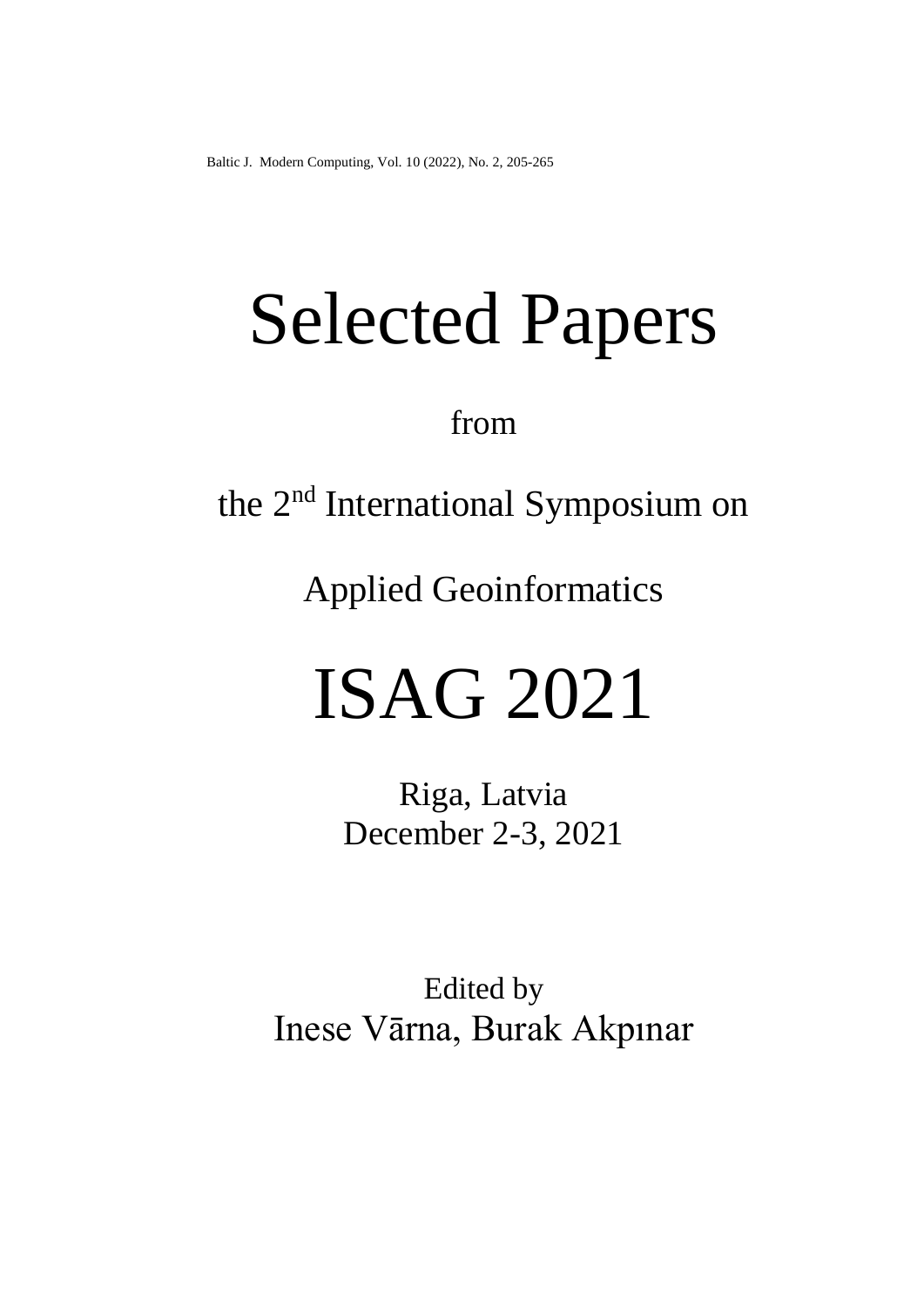#### **International Organisation Committee**

*Chair* Bulent Bayram, Yildiz Technical University/Turkey Gunārs Silabriedis, University of Latvia/Latvia Bestami Ozkaya, Yildiz Technical University/Turkey Burak Akpınar, Yildiz Technical University/Turkey Inese Vārna, University of Latvia/Latvia Tolga Bakirman, Yildiz Technical University/Turkey

#### **Scientific Committee** *(reviewers of special issues)*

*Chair* Bulent Bayram, Yildiz Technical University/Turkey Ugur Acar - Yildiz Technical University/Turkey Gerorgios Arampatzis - School of Production Engineering & Management, Technical University of Crete/Greece Tolga Bakirman -Yildiz Technical University/Turkey Fabiana Calò - National Research Council/Italy Sławomir Cellmer - University of Warmia and Mazury in Olsztyn/Poland Armands Celms - Latvia University of Life Scinces and Technologies/Latvia Jadu Dash - University of Southampton/UK Robert Duchnowski - University of Warmia and Mazury in Olsztyn/Poland Lachezar Filchev - Bulgarian Academy of Sciences/ Bulgaria Cem Gazioglu - Istanbul University/Turkey Armin Gruen - ETH Zurich/Switzerland Josef Gspurning - Universdity of Graz/Austria Sinem Ince - German Research Centre for Geosciences/Germany Akhtar Jamil - National University of Computer and Emerging Sciences/Pakistan Aris Jansons - LVMI Silava/Latvia Māris Kaļinka - Riga Technical University/Latvia Jānis Kaminskis - Riga Technical University/Latvia Sinasi Kaya - Istanbul Technical University/Turkey Karin Kollo - Estonian Land Board/Estonia Arjun Koppad - Indira Gandhi National Open University/India José Luis Lerma - Universitat Politècnica de València/Spain Kamil Maciuk - AGH University of Science and Technology/Poland Ingus Mitrofanovs - University of Latvia/Latvia Gerhard Navratil - TU Wien/Austria Tania Neusch-Landes - Coordinator of the Topography Specialty INSA Strasbourg/France Mahesh Pal - National Institute of Technology/India Eimuntas Kazimieras Paršeliūnas - Vilnius Gediminas Technical University/ Lithuania Andrija Petrovic - University Singidunum, Belgrade/Republic of Serbia

Vivita Puķīte - Latvia University of Life Sciences and Technologies/ Latvia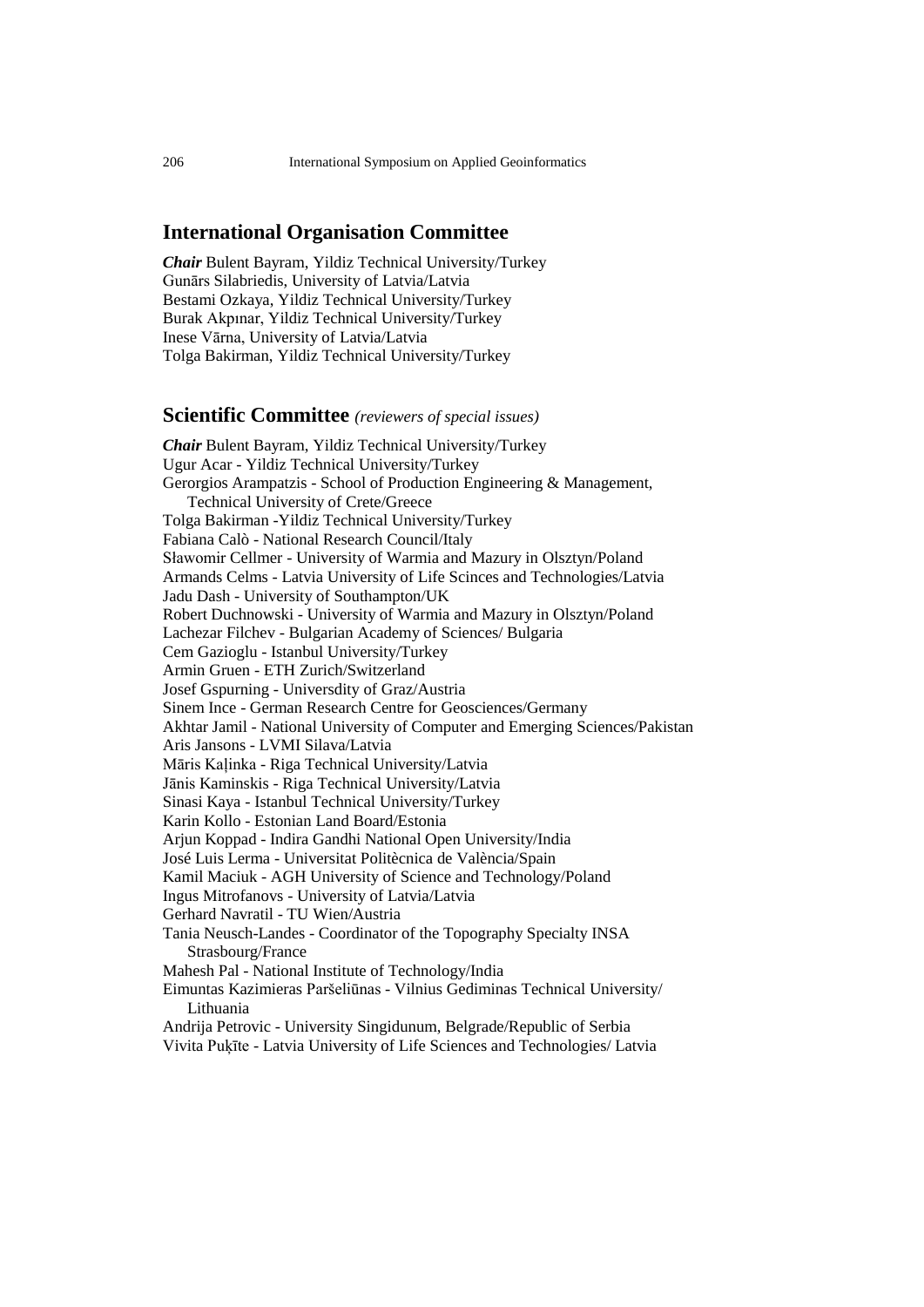Rongjun Qin - The Oiho State University/USA Alias Abdul Rahman - Technology University of Malaysia/Malaysia Ufuk Sakarya - Yildiz Technical University/Turkey Dursun Zafer Seker - Istanbul Technical University/Turkey Mahmut Oğuz Selbesoğlu - Istanbul Technical University/Turkey Wolfgang Sulzer - University of Graz/Austria Melis Uzar - Yildiz Technical University/Turkey Georgios Vergos - Aristotle University of Thessaloniki/Greece Jūratė Sužiedelytė Visockienė - Vilnius Gediminas Technical University/Lithuania Virginia Zamparelli - Institute for Electromagnetic Sensing of the Environment (IREA)/Italy

#### **Local Organisation Committee**

*Chair* Gunārs Silabriedis, University of Latvia/Latvia Jānis Balodis, University of Latvia/Latvia Marita Cekule, University of Latvia/Latvia Armands Celms, Latvia University of Life Sciences and Technologies/Latvia Diāna Haritonova, University of Latvia/Latvia Jānis Kaminskis, Riga Technical University/Latvia Ingus Mitrofanovs, University of Latvia/Latvia Katerīna Morozova, University of Latvia/Latvia Inese Vārna, University of Latvia/Latvia

#### **Organisers**

University of Latvia, Latvia Yildiz Technical University, Turkey